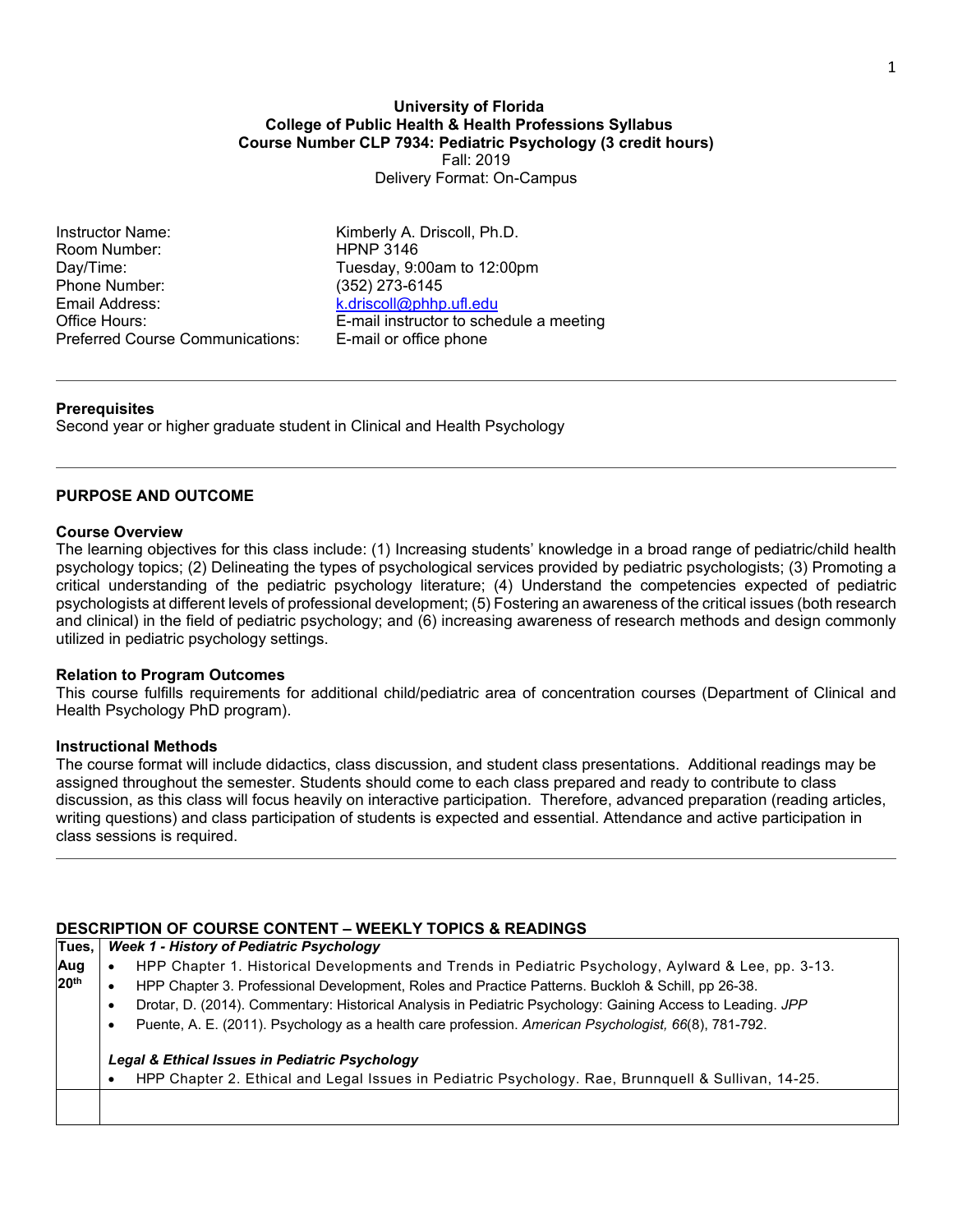| Tues,<br>Aug<br>27 <sup>th</sup>         | Week 2 - Training and Competencies in Pediatric Psychology<br>Palermo, T., Janicke, D, McQuaid, E., Mullins, L., Robins, P., & Wu, Y (2014). Recommendations for training in pediatric<br>psychology: Defining core competencies across training levels. JPP, 39, 965-984.<br>Cohen (2014). Commentary: Competencies in Pediatric Psychology: Polishing Pandora's Box JPP, 39, 985-987.<br>$\bullet$<br>Steele et al (2014). Commentary: Finding the Middle Bowl: Goldilocks' Lessons on Professional Competencies in Pediatric<br>$\bullet$<br>Psychology. JPP, 39, 988-997.<br>Palermo, T., Mullins, L., Janicke, D., et al. (2014). Response to Cohen, and Steele, Borner, & Roberts on Task Force<br>$\bullet$<br>Report on Competencies in Pediatric Psychology. JPP, 39, 998-1000.<br><b>Integrated Care</b><br>.http://www.apa.org/pi/families/resources/primary-care/integrating-services.aspx<br>Kolko & Perrin (2014). The integration of Behavioral Health Interventions in Children's Health Care. J Clin Child Adolesc<br>Psychol, 43(2), 216-228.<br>Stancin, T. (2016). Commentary: Integrated Pediatric Primary Care: Moving From Why to How. JPP, 41, 1161-64.<br>$\bullet$<br>Asarnow, J.R., et al (2015). Integrated Medical-Behavioral Care Compared With Usual Primary Care for Child and<br>$\bullet$<br>Adolescent Behavioral Health: A Meta-analysis. JAMA Pediatrics. |
|------------------------------------------|------------------------------------------------------------------------------------------------------------------------------------------------------------------------------------------------------------------------------------------------------------------------------------------------------------------------------------------------------------------------------------------------------------------------------------------------------------------------------------------------------------------------------------------------------------------------------------------------------------------------------------------------------------------------------------------------------------------------------------------------------------------------------------------------------------------------------------------------------------------------------------------------------------------------------------------------------------------------------------------------------------------------------------------------------------------------------------------------------------------------------------------------------------------------------------------------------------------------------------------------------------------------------------------------------------------------------------------------------------------------------------------------|
|                                          |                                                                                                                                                                                                                                                                                                                                                                                                                                                                                                                                                                                                                                                                                                                                                                                                                                                                                                                                                                                                                                                                                                                                                                                                                                                                                                                                                                                                |
| Tues,<br><b>Sept</b><br>3 <sup>rd</sup>  | <b>Week 3 - Adherence</b><br>HPP Chapter 10. Adherence to Pediatric Treatment Regimens, Kevin A. Hommel, Rachelle R. Ramsey, Kristin<br>$\bullet$<br>Loiselle Rich, & Jamie L. Ryan<br>Wu, Y., et al (2013). Pediatric Psychologist use of adherence assessments and interventions. Journal of Pediatric<br>$\bullet$<br>Psychology, 38, 595-604.<br>Pai AL, McGrady M. (2014). Systematic review and meta-analysis of psychological interventions to promote treatment<br>adherence in children, adolescents & young adults with chronic illness. J Pediatr Psych, 39, 918-931.<br>Schurman, J. V., Cushing, C. C., Carpenter, E., & Christenson, K. (2011). Volitional and accidental nonadherence to<br>$\bullet$<br>pediatric inflammatory bowel disease treatment plans: initial investigation of associations with quality of life and disease<br>activity. Journal of Pediatric psychology, 36(1), 116-125.<br>Please attend Dr. Avani Modi's talk on Adherence to Treatment Regimens on Friday, September 6, 2019.                                                                                                                                                                                                                                                                                                                                                                     |
|                                          |                                                                                                                                                                                                                                                                                                                                                                                                                                                                                                                                                                                                                                                                                                                                                                                                                                                                                                                                                                                                                                                                                                                                                                                                                                                                                                                                                                                                |
| Tues,<br><b>Sept</b><br>10 <sup>th</sup> | Week 4 - Models of Illness, Health Promotion & Behavior Change<br>Models of Behavior Handout from Institute of Medicine.<br>$\bullet$<br>Suls, J., & Rothman A (2004). Evaluation of the biopsychosocial model: Prospects and challenges for health psychology.<br>$\bullet$<br>Health Psychology, 23, 119-125.<br>HHP Chapter 40 - Dawn K. Wilson, et al. Health Promotion in Children and Adolescents: An Integration of the<br>$\bullet$<br>Biopsychosocial Model and Ecological Approaches to Behavior Change.<br>Modi et al (2012). Pediatric Self-management: A Framework for Research, Practice & Policy. Pediatrics, 129, e473-<br>$\bullet$<br>e485.<br><b>Research Design</b><br>HPP Chapter 4. Research Design in Pediatric Psychology. Berlin, Karazsia, & Klages                                                                                                                                                                                                                                                                                                                                                                                                                                                                                                                                                                                                                  |
|                                          |                                                                                                                                                                                                                                                                                                                                                                                                                                                                                                                                                                                                                                                                                                                                                                                                                                                                                                                                                                                                                                                                                                                                                                                                                                                                                                                                                                                                |
|                                          |                                                                                                                                                                                                                                                                                                                                                                                                                                                                                                                                                                                                                                                                                                                                                                                                                                                                                                                                                                                                                                                                                                                                                                                                                                                                                                                                                                                                |
| Tues,<br><b>Sept</b><br>17 <sup>th</sup> | Week 5 - Coping & Adjustment / Risk and Resiliency<br>Compas et al (2012). Coping with Chronic Illness in Childhood and Adolescence. Annual Review of Clinical Psychology,<br>8, 455-480.<br>Reiter-Purtill, Waller, & Noll (2009). Empirical and Theoretical Perspectives on the Peer Relationships of Children with<br>Chronic Conditions. In Roberts & Steele, Handbook of Pediatric Psychology, 4th Ed, Chapter 45, pp. 672-688.<br>Hilliard, McQuaid, Nabors, & Hood. (2015). Resiliency in Youth and Families Living with Pediatric Health and<br>$\bullet$<br>Developmental Conditions: Introduction to the Special issues on Resilience. JPP 40 (9), 835-839.<br><b>Evidenced Based Practice in Pediatric Psychology</b><br>HPP Chapter 8. Evidence-Based Practice in Pediatric Psychology, Timothy D. Nelson & Maren Hankey<br>Kazak, et al. (2010). A meta-systems approach to evidence-based practice for children and adolescents. American<br>$\bullet$<br>Psychologist, 65, 85.                                                                                                                                                                                                                                                                                                                                                                                                  |
|                                          |                                                                                                                                                                                                                                                                                                                                                                                                                                                                                                                                                                                                                                                                                                                                                                                                                                                                                                                                                                                                                                                                                                                                                                                                                                                                                                                                                                                                |

2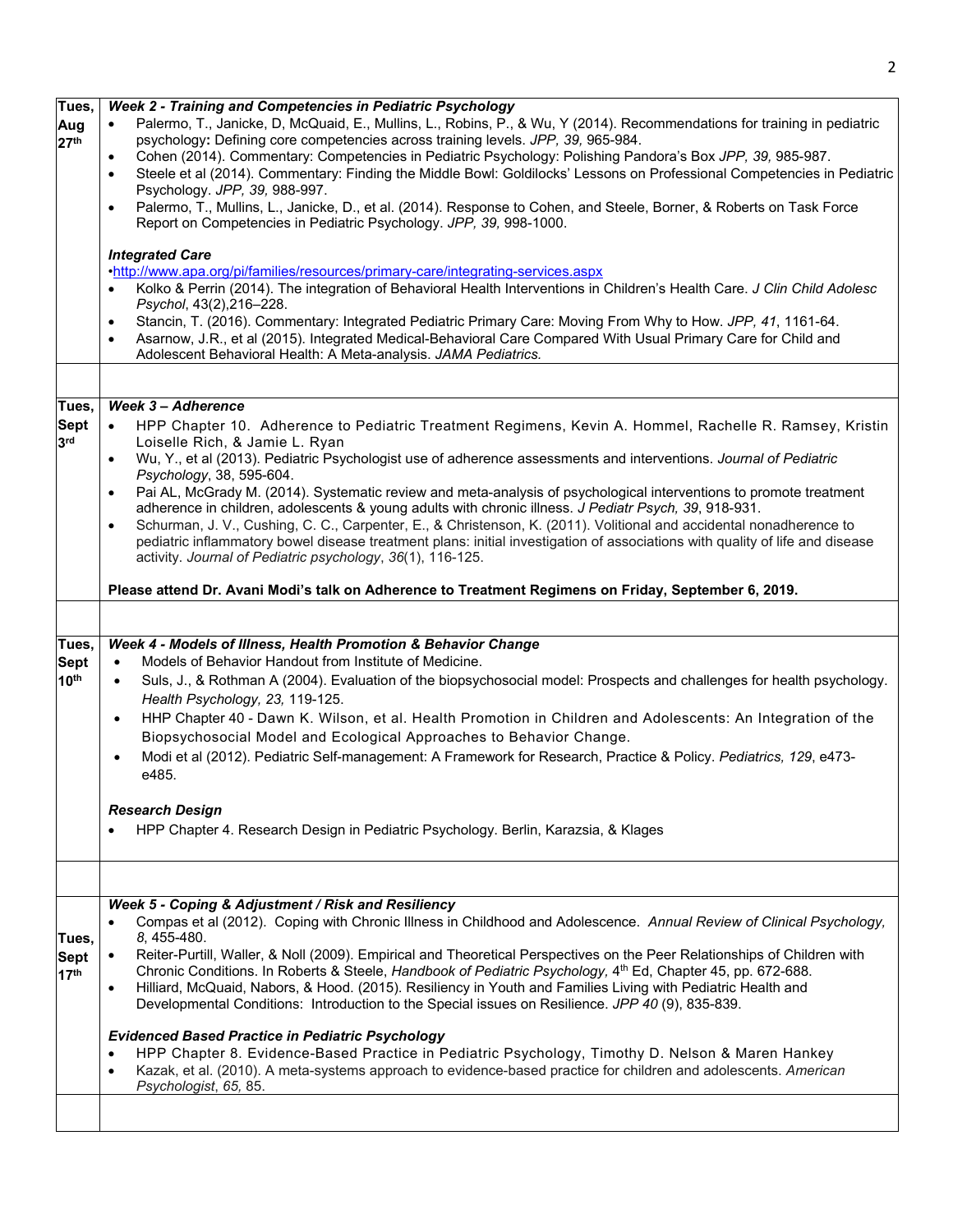|           | Week 6 - Affordable Care Act & the Future of Ped Psychology                                                                                                                                                |
|-----------|------------------------------------------------------------------------------------------------------------------------------------------------------------------------------------------------------------|
|           | **please note that Dr. Driscoll will be in Colorado and this class will be held through videoconference                                                                                                    |
| $\bullet$ | Rozensky, R.H., & Janicke, D.M. (2012). Health care reform and psychology's workforce: Preparing for the future of<br>pediatric psychology. JPP, 37, 359-368.                                              |
| $\bullet$ | Roberts, M. C., Canter, K. S., & Odar, C. C. (2012). Commentary: A call to action to secure the future of pediatric<br>psychology-Resonating to the points of Rozensky & Janicke (2012). JPP, 37, 369-375. |
| $\bullet$ | Asarnow et al (2015). Psychological Science and Innovative Strategies for Informing Health Care Redesign: A Policy Brief.<br>Journal of Clinical Child and Adolescent Psychology, 44, 923-32.              |
|           | <b>Quality Improvement and Cost Effectiveness</b>                                                                                                                                                          |
| $\bullet$ | HPP Chapter 6. Quality Improvement and Cost-Effectiveness. McGrady, Loiselle Rich, & Crosby                                                                                                                |
| $\bullet$ | McGrady, M.E. (2014). Commentary: demonstrating cost-effectiveness in pediatric psychology. JPP, 39, 602-611.                                                                                              |
| $\bullet$ | Muennig, P. (2008). Defining and explaining cost-effectiveness (Chapter 1) in Cost-effectiveness analysis in health: A<br>practical approach. San Francisco, CA: Jossey-Bass.                              |
|           |                                                                                                                                                                                                            |

|                        | HPP Chapter 6. Quality Improvement and Cost-Effectiveness. McGrady, Loiselle Rich, & Crosby<br>$\bullet$                                                                           |
|------------------------|------------------------------------------------------------------------------------------------------------------------------------------------------------------------------------|
|                        | McGrady, M.E. (2014). Commentary: demonstrating cost-effectiveness in pediatric psychology. JPP, 39, 602-611.<br>$\bullet$                                                         |
|                        | Muennig, P. (2008). Defining and explaining cost-effectiveness (Chapter 1) in Cost-effectiveness analysis in health: A<br>$\bullet$                                                |
|                        | practical approach. San Francisco, CA: Jossey-Bass.                                                                                                                                |
|                        |                                                                                                                                                                                    |
|                        | <b>Week 7 - Inpatient Consultation &amp; Liaison</b>                                                                                                                               |
| Tues,                  | HPP Chapter 9. Inpatient Pediatric Consultation-Liaison, Bryan D. Carter, William G. Kronenberger, Eric L.                                                                         |
| Oct<br>1 <sup>st</sup> | Scott, Kristin A. Kullgren, Carrie Piazza-Waggoner, & Christine E. Brady                                                                                                           |
|                        | Drotar D. (2000). Consultation and collaboration in pediatric inpatient settings. In D. Drotar (ed), Consultation with<br>$\bullet$                                                |
|                        | Pediatricians: Psychological Perspectives. pp 49-63. Plenum Press, New York.                                                                                                       |
|                        | <b>Clinical Practice in Pediatric Psychology &amp; Health Insurance</b>                                                                                                            |
|                        | HPP 4th Edition - Chapter 5: Tynan, Stehl, & Pendley (2009). Health Insurance and Pediatric Psychology (pp. 71-88).<br>$\bullet$                                                   |
|                        | Drotar (2012). Introduction to Special Section: Pediatric Psychologists' Experiences in Obtaining Reimbursement for the<br>$\bullet$                                               |
|                        | Use of Health and Behavior Codes. Journal of Pediatric Psychology, 37, 479-485.                                                                                                    |
|                        | Lines, M.A. et al. (2012). Commentary: The Use of Health and Behavior Codes in Pediatric Psychology: Where Are We<br>$\bullet$                                                     |
|                        | Now? JPP, 37, 486-490.                                                                                                                                                             |
|                        |                                                                                                                                                                                    |
| Tues,                  | <b>Week 8 - Health Promotion &amp; Prevention</b>                                                                                                                                  |
| Oct                    | Cushing, et al. (2014). Systematic review and meta-analysis of health promotion interventions for children and                                                                     |
| 8 <sup>th</sup>        | adolescents using an ecological framework. JPP, 39(8), 949-962.                                                                                                                    |
|                        | HPP Chapter 39. Understanding & Preventing Pediatric Unintentional Injury. Morrongiello & Schwebel<br>$\bullet$                                                                    |
|                        | HPP Chapter 41. Prevention: A Multilevel, Biobehavioral, Lifespan Perspective, Maureen M. Black<br>$\bullet$                                                                       |
|                        | <b>Public Health</b>                                                                                                                                                               |
|                        | Fuemmeler, B. F. (2004). Bridging disciplines: An introduction to the special issue on public health and pediatric<br>$\bullet$                                                    |
|                        | psychology. JPP, 29, 405-414.                                                                                                                                                      |
|                        | Tercyak, K.P., et al. (2008). Prevention of tobacco use among medically at-risk children and adolescents: clinical and<br>$\bullet$                                                |
|                        | research opportunities in the interest of public health. Journal of pediatric psychology, 33, 119-132.                                                                             |
|                        |                                                                                                                                                                                    |
| Tues,                  | Week 9 - eHealth & mHealth Applications in Pediatric Psychology                                                                                                                    |
| Oct                    | HPP Chapter 16: Cushing. eHealth Applications in Pediatric Psychology, pp. 201-211.<br>$\bullet$                                                                                   |
| 15 <sup>th</sup>       | Wu, et al (2014). Commentary: Pediatric eHealth Interventions: Common Challenges During Development,<br>$\bullet$                                                                  |
|                        | Implementation, and Dissemination. JPP, 39, 612-623                                                                                                                                |
|                        | Fedele, Cushing, Friz, Amaro, & Ortega (2017). Mobile Health Interventions for Improving Health Outcomes in Youth: A<br>$\bullet$<br>Meta-analysis. JAMA Pediatrics, 171, 461-469. |
|                        | <b>Student Presentation</b>                                                                                                                                                        |
|                        |                                                                                                                                                                                    |
|                        |                                                                                                                                                                                    |
| Tues,                  | <b>Week 10 - Medication Use in Pediatrics</b>                                                                                                                                      |
| Oct                    | HPP Chapter 13. Pediatric Pharmacology and Psychopharmacology<br>$\bullet$                                                                                                         |
| 22 <sup>nd</sup>       | Strawn, Dobson, Giles (2017). Primary pediatric care psychopharmacology: Focus on medications for ADHD,<br>$\bullet$                                                               |
|                        | depression, and anxiety. Curr Probl Pediatr Adolesc Health Care, 47, 3-14.                                                                                                         |
|                        | Giles, Martini (2016). Challenges and promises of pediatric psychopharmacology, 16, 508-518.<br>$\bullet$                                                                          |
|                        | Steinberg-Epstein, Book, Wigal (2011). Controversies surrounding pediatric psychopharmacology, 58, 153-179.<br>$\bullet$                                                           |
|                        | <b>Student Presentation</b>                                                                                                                                                        |
|                        |                                                                                                                                                                                    |

**Tues, Sept 24th**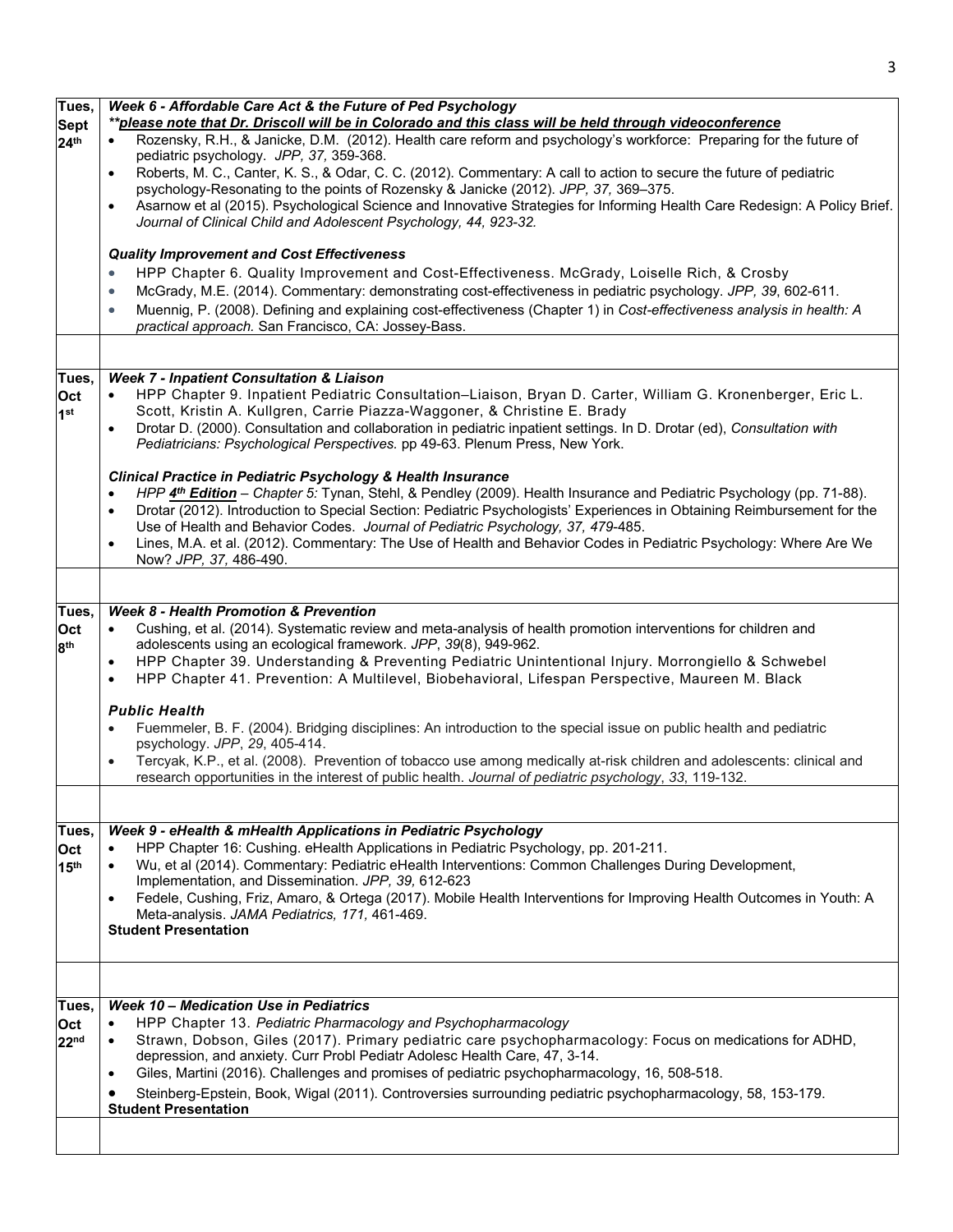| Tues,<br>Oct<br>29 <sup>th</sup>        | Week 11 - Transition from Child to Adult Care in Chronic Illness Populations<br>HPP Chapter 47. Transition in Pediatric Psychology: Adolescents and Young Adults, Katie A. Devine, Maureen<br>Monaghan, & Lisa A. Schwartz.<br>Pai, A.H., & Schwartz, L. (2011). Introduction to the Special Section: Health Care Transitions of Adolescents and Young<br>Adults with Pediatric Chronic Conditions. JPP, 36,129-133.<br>Pierce, & Wysocki (2015). Topical Review: Advancing Research on the Transition to Adult Care for Type 1 Diabetes. JPP,<br>$\bullet$<br>40, 1041-1047.<br><b>Student Presentation</b>                                                                                    |
|-----------------------------------------|-------------------------------------------------------------------------------------------------------------------------------------------------------------------------------------------------------------------------------------------------------------------------------------------------------------------------------------------------------------------------------------------------------------------------------------------------------------------------------------------------------------------------------------------------------------------------------------------------------------------------------------------------------------------------------------------------|
| Tues,<br>Nov<br>5 <sup>th</sup>         | Week 12 - End-of-Life Issues (Death, Palliative Care, and Bereavement)<br>HPP Chapter 15. Palliative Care, End of Life, and Bereavement, Cynthia A. Gerhardt, Amy E. Baughcum,<br>Christine Fortney, & Wendy G. Lichtenthal<br>Mauk, G. W., & Sharpnak, J. D. (1997). Grief. In G. G. Bear, K. M. Minke, & A. Thomas (Eds.), Children's needs II:<br>Development, problems, and alternatives (pp. 375-385). Bethesda, MD: National Association of School Psychologists.<br>Adams & Deveau. If your child is dying. Coping with Childhood Cancer. 155-198<br><b>Student Presentation</b>                                                                                                         |
|                                         |                                                                                                                                                                                                                                                                                                                                                                                                                                                                                                                                                                                                                                                                                                 |
| Tues,<br><b>Nov</b><br>12 <sup>th</sup> | <b>Week 13 - Systems Theory</b><br>HPP Chapter 43: Kazak, Alderfer, & Reader. Families and Other System in Pediatric Psychology (pp. 566-579).<br>Seid, Opipari-Arrigan & Sobo (2009). Families' Interactions with the Health Care System: Implications for Pediatric<br>Practice. In Roberts & Steele, Handbook of Pediatric Psychology, 4th Edition, Chapter 47, pp. 703-720.<br>Vermaes, Susante, & van Bakel (2012). Psychological Functioning of Siblings in Families of Children with Chronic Health<br>Conditions: A Meta-Analysis. JPP, 37, 166-84.<br><b>Student Presentation</b>                                                                                                      |
|                                         |                                                                                                                                                                                                                                                                                                                                                                                                                                                                                                                                                                                                                                                                                                 |
| Tues,<br><b>Nov</b><br>19 <sup>th</sup> | Week 14 - Economic, Racial & Ethnic Health Disparities<br>HPP Chapter 7. Culture and Diversity in Research and Practice, Daniel L. Clay<br>HPP Chapter 38. Racial and Ethnic Health Disparities, Celia M. Lescano & Guitele J. Rahill<br><b>Student Presentation</b>                                                                                                                                                                                                                                                                                                                                                                                                                            |
|                                         |                                                                                                                                                                                                                                                                                                                                                                                                                                                                                                                                                                                                                                                                                                 |
| Tues,<br><b>Nov</b><br>26 <sup>th</sup> | Week 15 - Genetics, Genetics Testing, and Epigenetics<br>HPP Chapter 17. Genetics and Genetic Testing, Yelena P. Wu & Kenneth P. Tercyak<br>Nugent, Goldberg, & Uddin. (2016). Topical Review: The Emerging Field of Epigenetics: Informing Models of Pediatric<br>Trauma and Physical Health. JPP,41, 55-64.<br><b>Student Presentation</b>                                                                                                                                                                                                                                                                                                                                                    |
|                                         |                                                                                                                                                                                                                                                                                                                                                                                                                                                                                                                                                                                                                                                                                                 |
| Tues,<br><b>Dec</b><br>3 <sup>rd</sup>  | Week 16 - Suicide in Pediatric Chronic Illness<br>Greydanus, Patel, Pratt (2010). Suicide risk in adolescents with chronic illness: implications for primary care and specialty<br>pediatric practice: a review. Dev Med Child Neurol, 52, 1083-7.<br>Steele, Thrower, Noroian, Salah. (2018). Understanding suicide across the lifespan: A United States perspective of suicide<br>$\bullet$<br>risk factors, assessment, & management. J Forensic Sci, 63, 162-171.<br>Ferro, Rhodes, Kimber, DuncanMacMillan (2017). Suicidal behavior among adolescents and young adults with self-<br>$\bullet$<br>reported chronic illness. Can J Psychiatry, 62, 845-853.<br><b>Student Presentation</b> |

# **Course Materials and Technology**

Class readings will be available in PDF form on the student share drive. However, many of the readings will be taken from the following book. Thus, it is highly recommended that students who plan to build a career in pediatric psychology consider purchasing this text from on-line bookstores (e.g., Amazon.com).<br>1. Roberts, M.C. & Steele, R.G. (2017). Handbook of Pediatric Psych

1. Roberts, M.C. & Steele, R.G. (2017). *Handbook of Pediatric Psychology (5th Edition).* New York: The Guilford Press.

\*All readings for the course are saved in pdf format on the student share drive: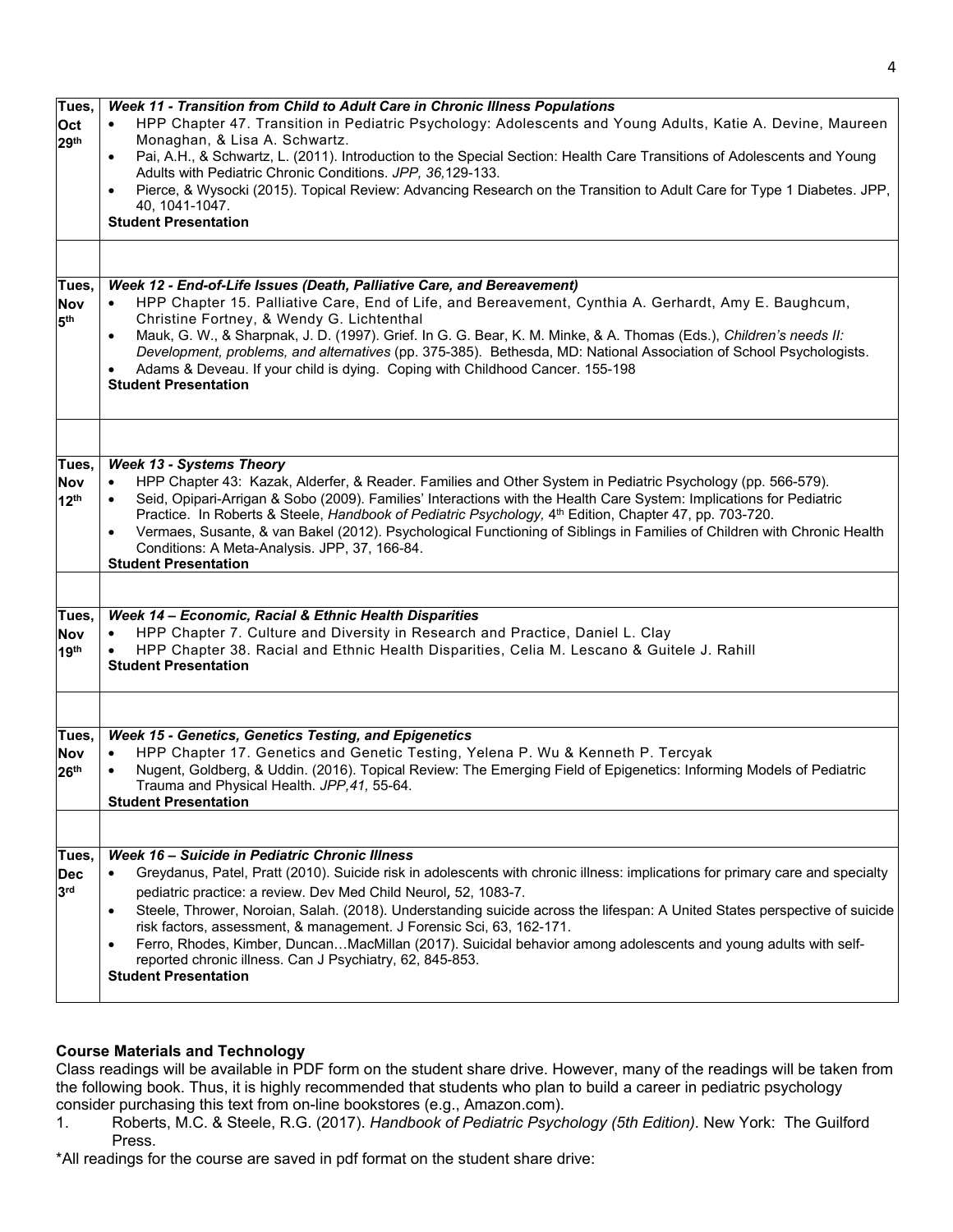### **ACADEMIC REQUIREMENTS AND GRADING**

Your grade will be based on submission of weekly discussion questions, overall class participation, and a class presentation that includes a toolkit. Details for each course requirement are provided below.

| <b>Assignment</b>                   | <b>Points</b> |
|-------------------------------------|---------------|
| <b>Class Participation</b>          | 16            |
| Discussion Question for Each Class  | 16            |
| Presentations and Toolkit (34 each) | 68            |
| <b>TOTAL POINTS</b>                 | 100           |

Point system used.

| <b>Points</b><br>earned | $93 -$<br>100 | $90 -$<br>92 | $87 -$<br>89 | 83-<br>86 | 80-<br>82 | 77<br>79     | フク<br>.ა-<br>76 | 70-<br>72      | $67 -$<br>69 | 63-<br>66 | 60-<br>62 | <b>Below</b><br>60 |
|-------------------------|---------------|--------------|--------------|-----------|-----------|--------------|-----------------|----------------|--------------|-----------|-----------|--------------------|
| Letter<br>Grade         | $\mathsf{A}$  | A-           | B+           | D         | В-        | $\mathbf{v}$ | ັ               | ⌒<br><b>U-</b> | D+           |           | ∍         | -                  |

| Letter<br>Grade        | <b>__</b> | А-   | $B+$ |                 | в.   | $C+$         | $\sim$<br>ີ | $\sim$<br>v- | D+  | D                 | r<br>-ש | -<br>E | <b>WF</b> |     | <b>NG</b> | S-<br>u |
|------------------------|-----------|------|------|-----------------|------|--------------|-------------|--------------|-----|-------------------|---------|--------|-----------|-----|-----------|---------|
| Grade<br><b>Points</b> | 4.0       | 3.67 | 3.33 | $\Omega$<br>v.v | 2.67 | റ റാ<br>دد.∠ | Z.U         | .67          | .33 | $\cdot$ . $\cdot$ | 0.67    | v.v    | 0.0       | 0.0 | 0.0       | 0.0     |

For greater detail on the meaning of letter grades and university policies related to them, see the Registrar's Grade Policy regulations at:

<http://catalog.ufl.edu/ugrad/current/regulations/info/grades.aspx>

# **WEEKLY CONTENT QUESTIONS**:

Prior to each class, students are expected to submit one thought-provoking content question based on the assigned readings to promote class discussion. Please submit your questions to Dr. Driscoll by **6am the morning of class.** Content questions should be sent via e-mail [\(k.driscoll@phhp.ufl.edu\)](mailto:k.driscoll@phhp.ufl.edu) Each question is worth 1 point. Points for each content question are assigned using the following scale:

- 2 Good, though provoking question; clear that material was read adequately
- 1 Superficial question; unclear whether material was read thoroughly
- 0 No questions submitted, irrelevant content, or clear lack of effort

There will be 16 classes to submit questions; this includes submitting a question on presentation days.

### **WEEKLY PARTICIPATION IN CLASS DISCUSSIONS**

In order to maximize your learning in this course, it will be essential that you not only read the assigned material, but also understand and apply it. Thus, you will be graded on your participation in class discussions throughout the semester. This is worth up to *16 points* toward your overall course grade.

#### **PRESENTATIONS AND TOOLKIT**

A large portion of your grade will be based on presentations you will give in class focusing on an illness condition or other relevant topic in pediatric psychology. This will be considered your "final exam." You will choose a topic/illness condition from a list of possibilities I have provided below. If you have an alternative idea outside the list provided, you can discuss with me. We will decide who will present which topics during the first class.

#### *Possible Topics Include:*

Asthma, Burns, Cancer, Cystic Fibrosis, Disorders/Differences of Sexual Development, Elimination Disorders (enuresis and encopresis), Epilepsy and Seizures Disorders, Food Allergies, Inflammatory Bowel Disease, Juvenile Arthritis, Medical Traumatic Stress, Obesity, Organ transplantation, Pain, Type 1 Diabetes, Type 2 Diabetes, Sickle Cell, Sleep, Spina Bifida,

**Presentation:** You will present 2 power point presentations during the semester; each should last 60 minutes. You should then be prepared for questions, so overall each presentation with questions will last about 30 minutes.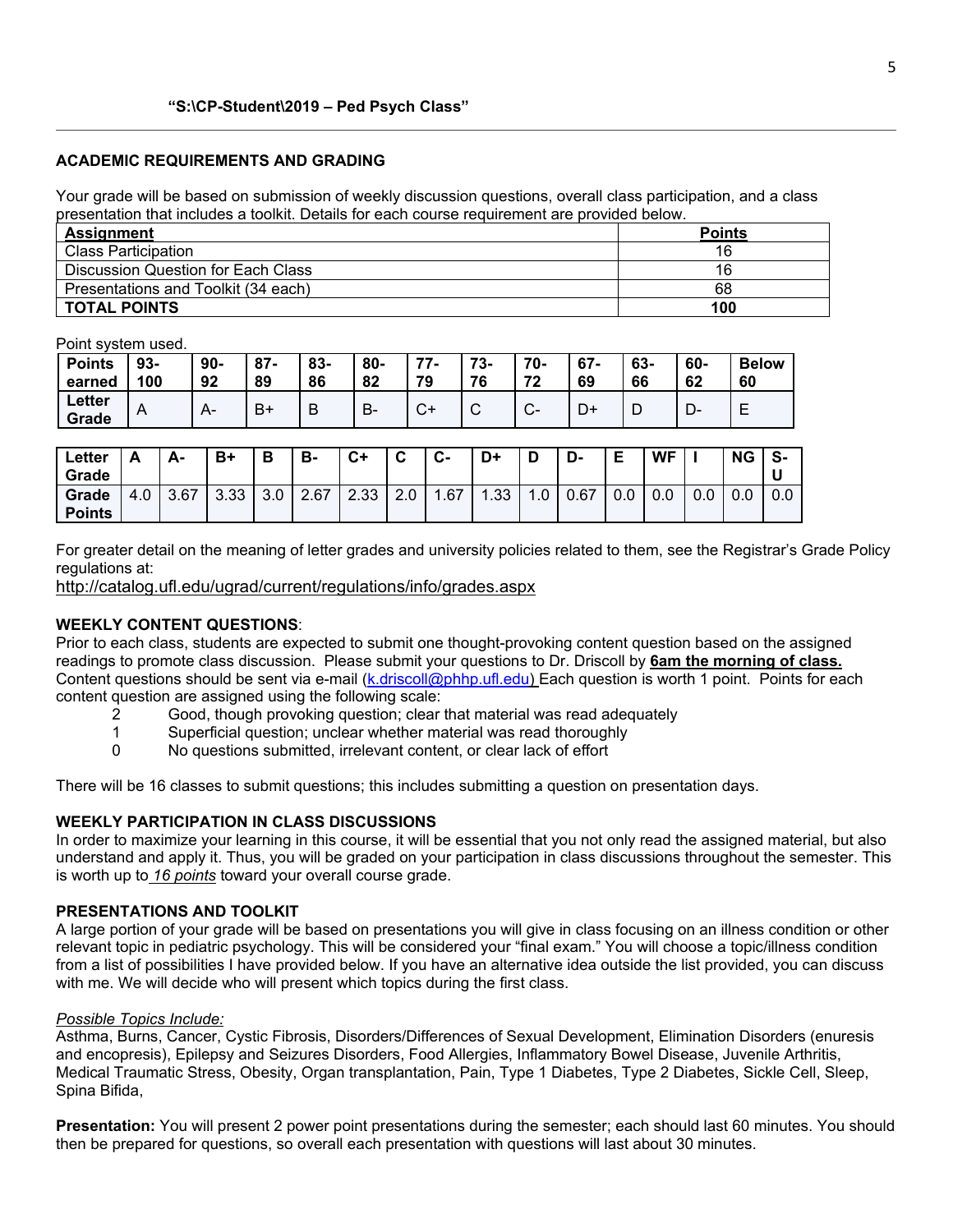Some points to help organize your presentation:

[1] Include the information necessary to describe the disease or problem and needed for us to understand the disorder; include prevalence, mortality and morbidity information. This includes references to the medical definitions of the problem and how it is [medically] diagnosed (main pathology, risk factors, symptoms, course) and how the patient might present to the health psychologist upon referral. What medications, surgical, or rehabilitation approaches are used to treat this problem; what are the "side effects," and what does the health psychologist need to be aware of.

[2] You should also discuss the important psychosocial concerns, and the most frequent issues of involvement for pediatric psychologist working with youth with this condition. Include the assessment[s] of the psychosocial issues related it to it and the psychological treatments used with patients with that diagnosis or problem. Where evidence-based approaches exist in the psychological literature for both assessment and treatment, please highlight those and\or detail what is missing in the literature or where improvements could occur both in the research and clinical areas. [3] Include in your presentation information about services for patients with your chosen disease/disorder *within our own* 

*UF Health Science Center* [if such services exist or why they do not]. This should include *finding* the relevant department, service, or clinic here at Shands & the HSC and *determining*, if any, health psychological services are available for their patients. Discuss how pediatric psychologists are involved with this clinics/serve patients. If not available here, how could they be involved.

In addition, you will present a toolkit for the illness that you will develop and distribute to your classmates. **Disease Topic Toolkits:** A part of your presentation you will develop and present a "clinical toolkit" of materials (handouts, websites, etc) that can be used for assessment and treatment related to your specific illness as well as other critical issues related to the illness. As noted previously, each topic pertains to a specific illness and a common psychosocial issue/problem related to that illness. Many of the possible assessment and treatment strategies, as well as critical "psychosocial issues/problems" may cut across illnesses. Therefore, feel free to pull in relevant information as it relates to other illness groups.

You will distribute via placing it in our class share drive folder (remind me to discuss access for students now within my department). In general, the clinical toolkit should be "user friendly" in that your classmates will be able to use and apply the information to cases (perhaps with the same health concern or others) seen in their clinical work in the years ahead. Be creative and comprehensive, thinking of what kind of resources you would appreciate having at your disposal should you see a similar case (e.g., bibliotherapy suggestions for families, web site information, copies of non-copyrighted assessment measures, descriptive list of copyrighted and non-copyrighted rating scales, sample monitoring forms, audiotapes or scripts of treatment procedures, strategies for maximizing the effect of a treatment approach, worksheets, etc). It also must include an annotated bibliography for key references useful to a clinician.

\*\*We can discuss as a class how to best distribute your toolkit materials to your classmates.

| Style and clarity of presentation | 10 points        |
|-----------------------------------|------------------|
| Content of presentation           | 10 points        |
| Toolkit                           | 10 points        |
| Ability to answer questions       | 4 points         |
| <b>Total</b>                      | <b>34 Points</b> |

### **Policy Related to Required Class Attendance**

Attendance is expected as a part of the student's professional training. Students are expected to arrive for class on time and to remain for the full class period. Students needing to miss class or arrive late/leave early should make prior arrangements with the instructor via e-mail. Please note all students are bound by the UF policy for excused absences. For information regarding the UF Attendance Policy see the Registrar website for additional details: <https://catalog.ufl.edu/ugrad/current/regulations/info/attendance.aspx>

## **STUDENT EXPECTATIONS, ROLES, AND OPPORTUNITIES FOR INPUT**

### **Expectations Regarding Course Behavior**

Please refrain from using cell phones or any other electronic devices during class as it is distracting and inconsiderate of other students and the instructor. Please leave cell phones in carrying case or outside of class; we do not want students using cell phones during class unless there is an urgent issue. Laptop use is acceptable for note taking or presenting; please do not use laptop to search the internet or respond to e-mails during class. No recording of the class will be allowed due to the confidential nature of information to be discussed in the course. It is expected that you will actively participate in discussion during class. Active class participation will enhance learning during the course and aid in meeting the course objective regarding learning how to provide constructive feedback to other students regarding their therapy cases.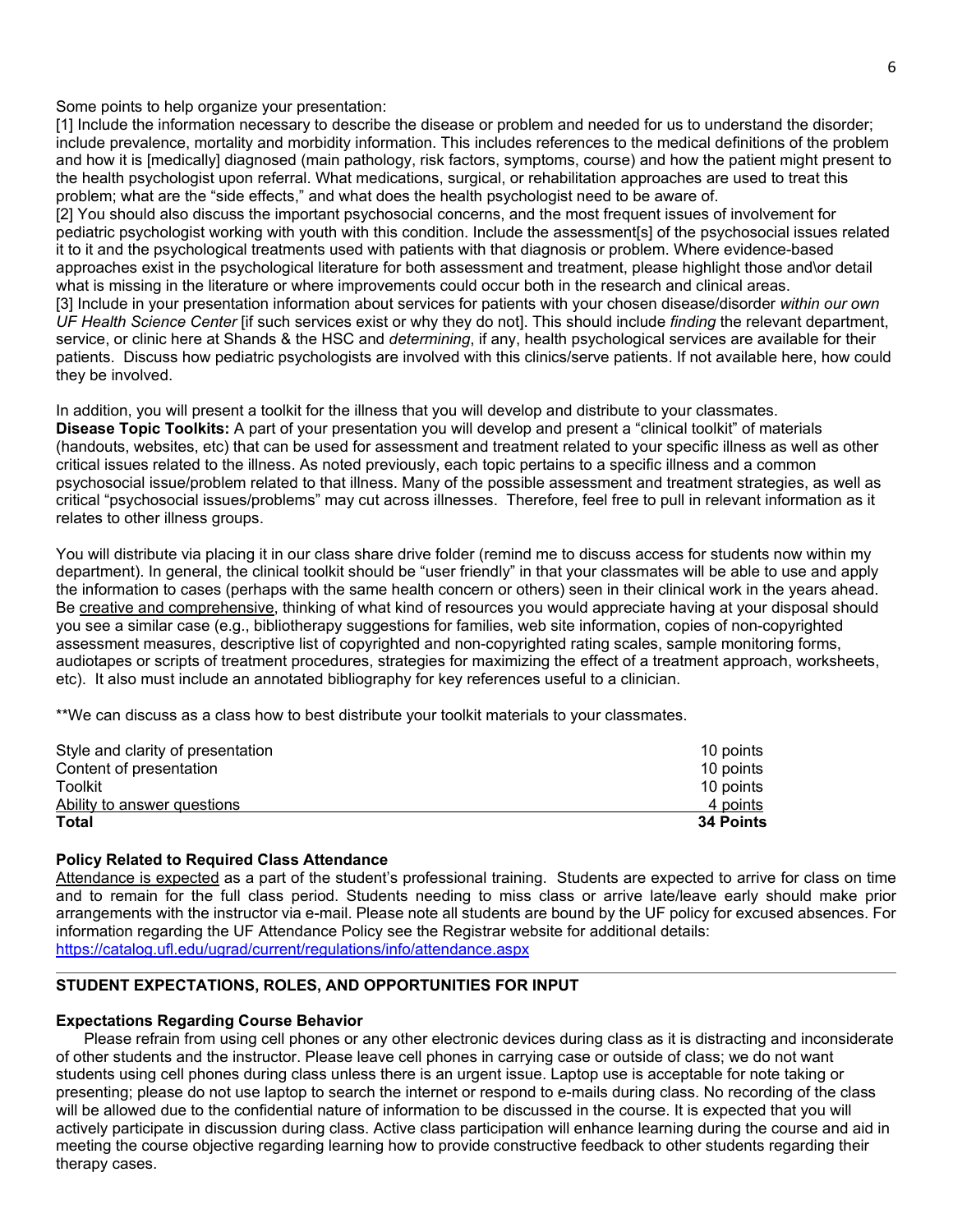Please do not arrive late to class or disrupt the class as it is distracting and inconsiderate of other students and the instructor.

To the extent permitted by facility rules and restrictions, you may bring food and/or beverages to class as long as it does not interfere with your ability to work and/or participate in class and as long as it does not interfere with or your classmates' ability to work and participate in class. You will be expected to clean-up after yourself and dispose of all trash before leaving the classroom.

#### **Inclusive Learning Environment**

Public health and health professions are based on the belief in human dignity and on respect for the individual. As we share our personal beliefs inside or outside of the classroom, it is always with the understanding that we value and respect diversity of background, experience, and opinion, where every individual feels valued. We believe in, and promote, openness and tolerance of differences in ethnicity and culture, and we respect differing personal, spiritual, religious and political values. We further believe that celebrating such diversity enriches the quality of the educational experiences we provide our students and enhances our own personal and professional relationships. We embrace The University of Florida's Non-Discrimination Policy, which reads, "The University shall actively promote equal opportunity policies and practices conforming to laws against discrimination. The University is committed to non-discrimination with respect to race, creed, color, religion, age, disability, sex, sexual orientation, gender identity and expression, marital status, national origin, political opinions or affiliations, genetic information and veteran status as protected under the Vietnam Era Veterans' Readjustment Assistance Act." If you have questions or concerns about your rights and responsibilities for inclusive learning environment, please see your instructor or refer to the Office of Multicultural & Diversity Affairs website: [www.multicultural.ufl.edu](http://www.multicultural.ufl.edu/)

#### **Communication Guidelines**

It is expected that e-mail communications and behavior with course faculty and other students enrolled in the course will be professional and respectful. Per the Clinical and Health Psychology graduate student handbook, it is never appropriate to post information about patients or therapy sessions on the internet in any fashion, even if identifying information is not included. Likewise, it is not appropriate to post information from class discussion regarding patients or students in the course on the internet in any fashion. It is also not appropriate to make negative statements regarding a student's clinical skills to other students in the course or in the graduate program. Concerns about another student's clinical skills should be directed to one of the course faculty.

#### **Academic Integrity**

Students are expected to act in accordance with the University of Florida policy on academic integrity. As a student at the University of Florida, you have committed yourself to uphold the Honor Code, which includes the following pledge:

## "We, the members of the University of Florida community, pledge to hold ourselves and our peers to the highest **standards of honesty and integrity**."

You are expected to exhibit behavior consistent with this commitment to the UF academic community, and on all work submitted for credit at the University of Florida, the following pledge is either required or implied:

# **"On my honor, I have neither given nor received unauthorized aid in doing this assignment."**

It is your individual responsibility to know and comply with all university policies and procedures regarding academic integrity and the Student Honor Code. Violations of the Honor Code at the University of Florida will not be tolerated. Violations will be reported to the Dean of Students Office for consideration of disciplinary action. For additional information regarding Academic Integrity, please see Student Conduct and Honor Code or the Graduate Student Website for additional details:

<https://www.dso.ufl.edu/sccr/process/student-conduct-honor-code/>

<http://gradschool.ufl.edu/students/introduction.html>

Please remember cheating, lying, misrepresentation, or plagiarism in any form is unacceptable and inexcusable behavior.

### **Online Faculty Course Evaluation Process**

Students are expected to provide professional and respectful feedback on the quality of instruction in this course by completing course evaluations online via GatorEvals. Guidance on how to give feedback in a professional and respectful manner is available at [https://gatorevals.aa.ufl.edu/students/.](https://gatorevals.aa.ufl.edu/students/) Students will be notified when the evaluation period opens, and can complete evaluations through the email they receive from GatorEvals, in their Canvas course menu under